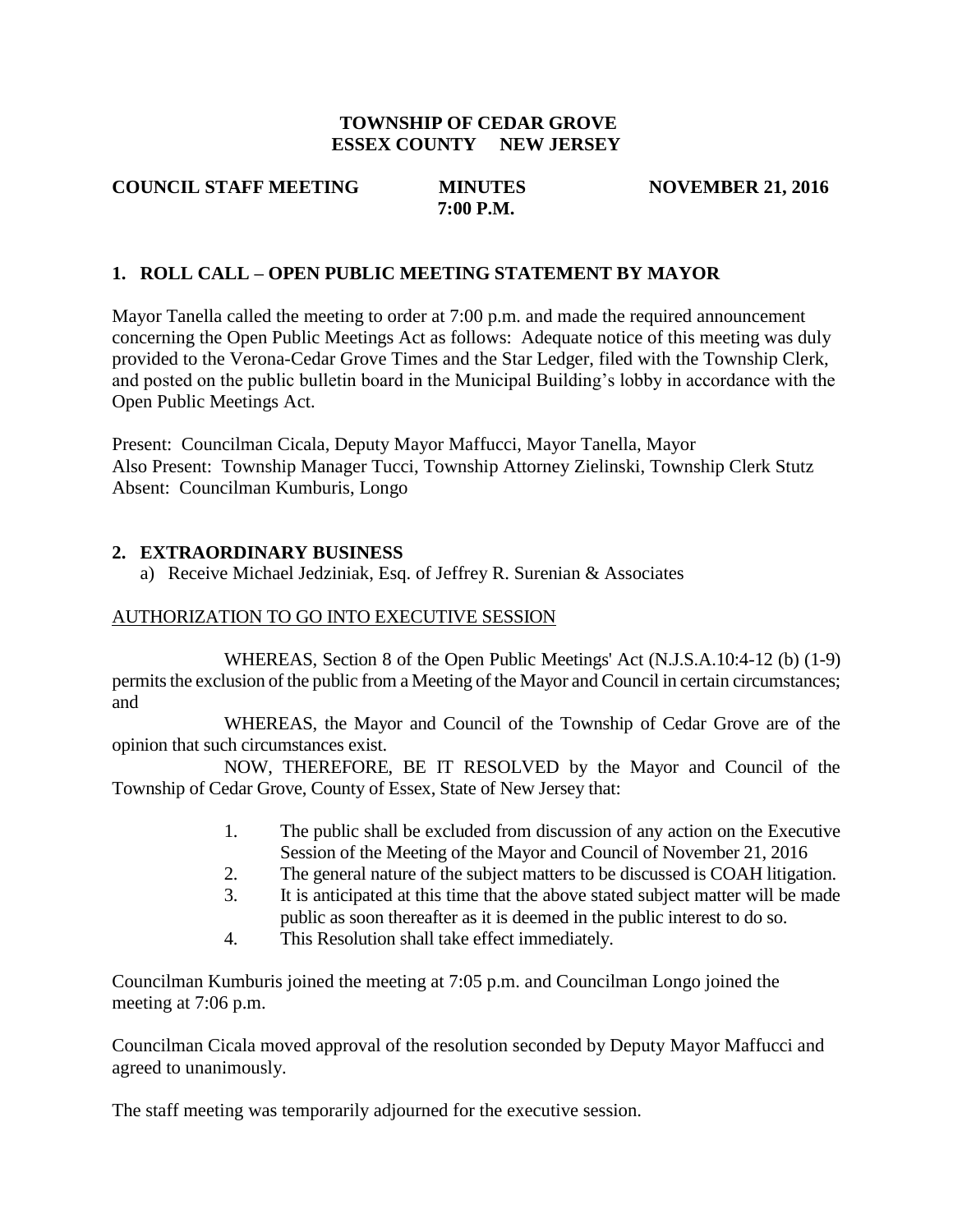## **3. PUBLIC HEARI:NG**

a) 2017 CDBG Application

The Township Manager explained the CDBG program and application requirements. Mayor Tanella opened this portion of the meeting to any one wishing to be heard on this item only. There being no one present wishing to be heard

## **4. APPROVAL OF MINUTES**

a) Staff Meeting – October 17, 2016 (Interviews)

Deputy Mayor Maffucci moved approval and release of the minutes as presented, seconded by Councilman Cicala, and passed unanimously.

b) Staff Meeting – October 17, 2016

Councilman Cicala moved approval of the minutes as presented, seconded by Deputy Mayor Maffucci, and passed unanimously.

c) Executive Session – October 17, 2016

Councilman Cicala moved approval of the minutes as presented, seconded by Deputy Mayor Maffucci, and passed unanimously.

d) Executive Session – November 7, 2016 (Interviews)

Deputy Mayor Maffucci moved approval and release of the minutes as presented, seconded by Councilman Cicala, and passed unanimously.

e) Executive Session – November 7, 2016

Deputy Mayor Maffucci moved approval of the minutes as presented, seconded by Councilman Cicala, and passed unanimously.

Mayor Tanella referred to information provided by the Township Attorney following 11/7/16 executive session for interviews with expiring term Environmental Commission members. . Attorney Zielinski explained the means to correct the incorrect term expiration. Following further discussion of re-appointments there was consensus to re-appoint Mara Silgailis and Lydia Nese only. The Clerk was directed to schedule an interview with Robert Maxwell for 12/21 executive session in response to his letter of interest. The Clerk was also directed to notify all expiring term members accordingly.

## **5. TOWNSHIP MANAGER**

a) Water/sewer bill adjustment guidelines - The Manager explained delivery issues regarding mailing of water/sewer bills and subsequent requests for penalty fee waivers. Following discussion, there was consensus that the governing body review all requests for water/sewer bill adjustments in accordance with established guidelines.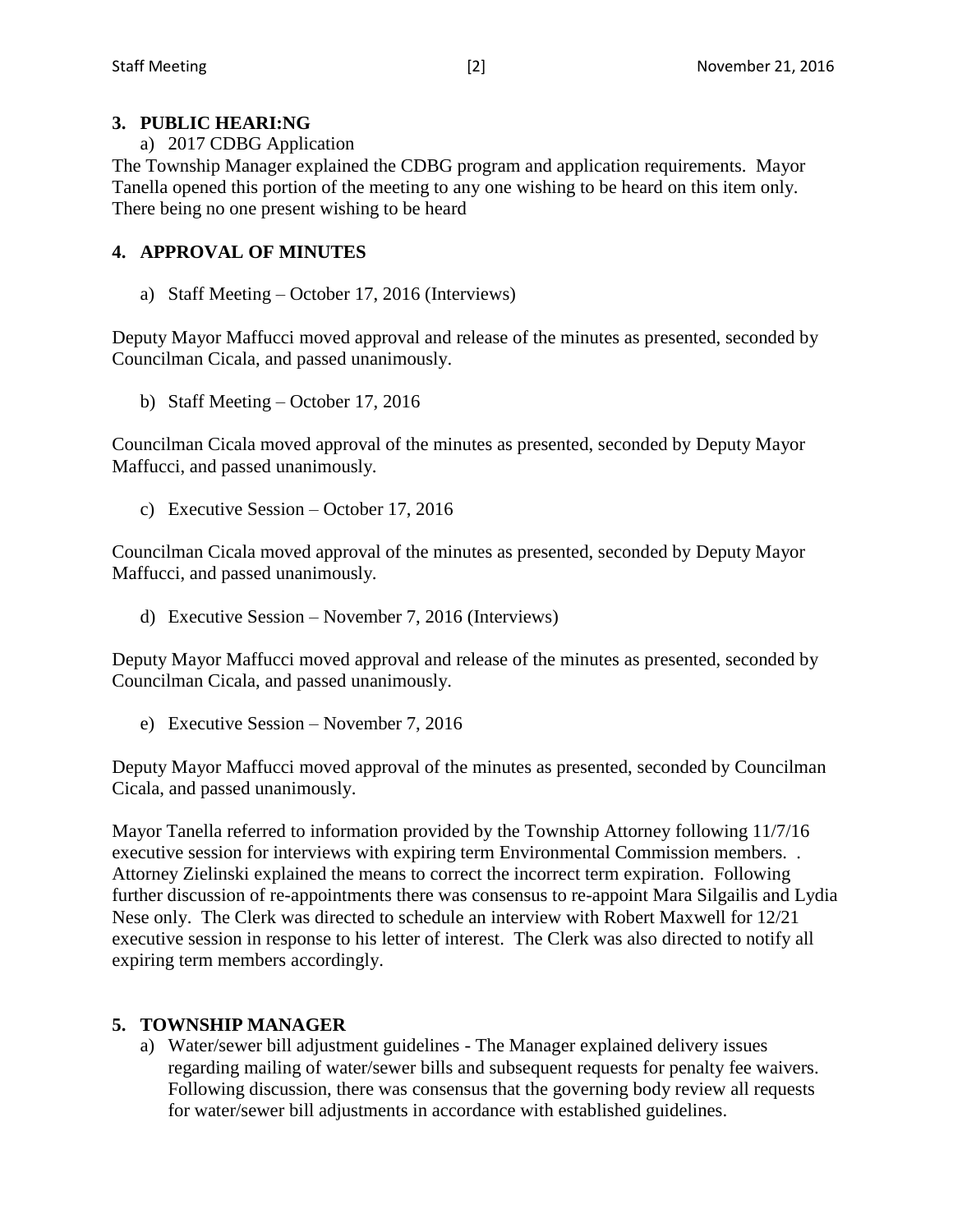- b) Fire Dept. LOSAP proposal The Manager presented the Fire Dept. proposal for revision of the LOSAP program to allow for CPI adjustment of contributions, to which the governing body agreed.
- **6. TOWNSHIP ATTORNEY** No report.
- **7. TOWNSHIP CLERK** No report.

## **8. COUNCIL REPORTS**

Councilman Kumburis provided information from the Regional Flood Control Board meeting presented by the Army Corp. of Engineers related to construction of a flood wall to address a 100 year storm plan to address flooding concerns. There followed further discussion including Peckman River maintenance and monitoring efforts undertaken in the Township.

#### **9. NEW BUSINESS**

a) To consider resolution concerning tax cancellations granted by State Tax Court of New Jersey

The following resolution had been posted on the bulletin board, and a brief synopsis was given by the Township Clerk:

**WHEREAS,** the Tax Collector of the Township of Cedar Grove has determined that action is required as a result of 2013 - 2015 tax reductions granted by the Tax Court of New Jersey;

**WHEREAS,** the Tax Collector has certified to the foregoing as well as to the amount of the tax cancellations, which are set forth along with the name and address of the taxpayer.

**NOW, THEREFORE, BE IT RESOLVED**, by the Township Council of the Township of Cedar Grove that the required tax cancellations and refunds be made:

#### 2013 Tax Reductions Granted by the Tax Court of New Jersey

|       |     |                                                                                  | <b>Tax Cancellations</b> |
|-------|-----|----------------------------------------------------------------------------------|--------------------------|
| Block | Lot | Owner & Location                                                                 | and Tax Refund           |
| 30    | 51  | Kruvant C. & Hetnor Hill Holdings<br>117 Pompton Avenue<br>Cedar Grove, NJ 07009 | \$7,632.73               |
| 30    | 76  | Kruvant C. & Hetnor Hill Holdings<br>135 Pompton Avenue<br>Cedar Grove, NJ 07009 | \$3,149.08               |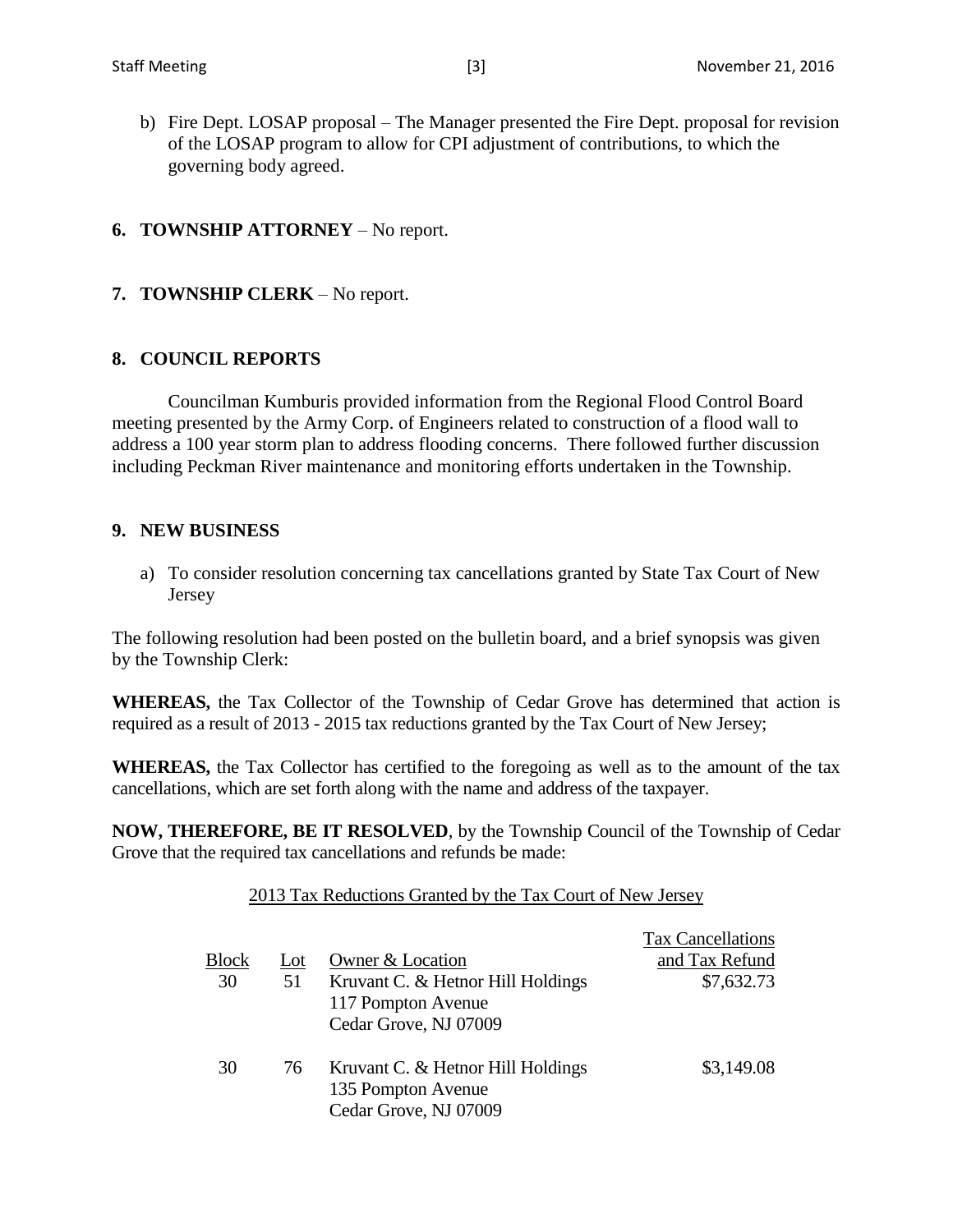### 2014 Tax Reductions Granted by the Tax Court of New Jersey

|              |                          |                                                            | <b>Tax Cancellations</b> |
|--------------|--------------------------|------------------------------------------------------------|--------------------------|
| <b>Block</b> | $\underline{\text{Lot}}$ | Owner & Location                                           | and Tax Refund           |
| 30           | 51                       | Kruvant C. & Hetnor Hill Holdings                          | \$8,620.56               |
|              |                          | 117 Pompton Avenue                                         |                          |
|              |                          | Cedar Grove, NJ 07009                                      |                          |
| 30           | 76                       | Kruvant C. & Hetnor Hill Holdings                          | \$4,835.60               |
|              |                          | 135 Pompton Avenue                                         |                          |
|              |                          | Cedar Grove, NJ 07009                                      |                          |
|              |                          | 2015 Tax Reductions Granted by the Tax Court of New Jersey |                          |
|              |                          |                                                            | <b>Tax Cancellations</b> |
| <b>Block</b> | $Let$                    | Owner & Location                                           | and Tax Refund           |
| 30           | 51                       | Kruvant C. & Hetnor Hill Holdings                          | \$2,537.96               |
|              |                          | 117 Pompton Avenue                                         |                          |
|              |                          | Cedar Grove, NJ 07009                                      |                          |
| 30           | 76                       | Kruvant C. & Hetnor Hill Holdings                          | \$1,950.04               |
|              |                          | 135 Pompton Avenue                                         |                          |
|              |                          | Cedar Grove, NJ 07009                                      |                          |

Councilman Longo moved adoption of the resolution, seconded by Deputy Mayor Maffucci and passed by the following vote:

AYE: Councilman Cicala, Kumburis, Longo, Deputy Mayor Maffucci, Mayor Tanella NO: None

b) To consider resolution concerning To consider resolution concerning award of contract for professional engineering design services – Keller & Kirkpatrick

The following resolution had been posted on the bulletin board, and a brief synopsis was given by the Township Clerk:

**WHEREAS,** The Township has a need for professional engineering design services for the Reconstruction of Cedar Street from Ridge Road to Crestmont Road project; and

**WHEREAS,** pursuant to advertising duly made for a fair and open contract in accordance with N.J.S.A. 19:44A-20.1 et. seq., proposals were received and publicly opened by the Township Clerk on June 29, 2016 as follows; and

| <b>PROPOSER</b>           | <b>AMOUNT</b> |
|---------------------------|---------------|
| Keller & Kirkpatrick      | \$13,900.     |
| Van Cleef Engr. Assoc.    | \$15,050.     |
| Neglia Engineering Assoc. | \$20,950.     |
| Matarazzo Engineering     | \$26,000.     |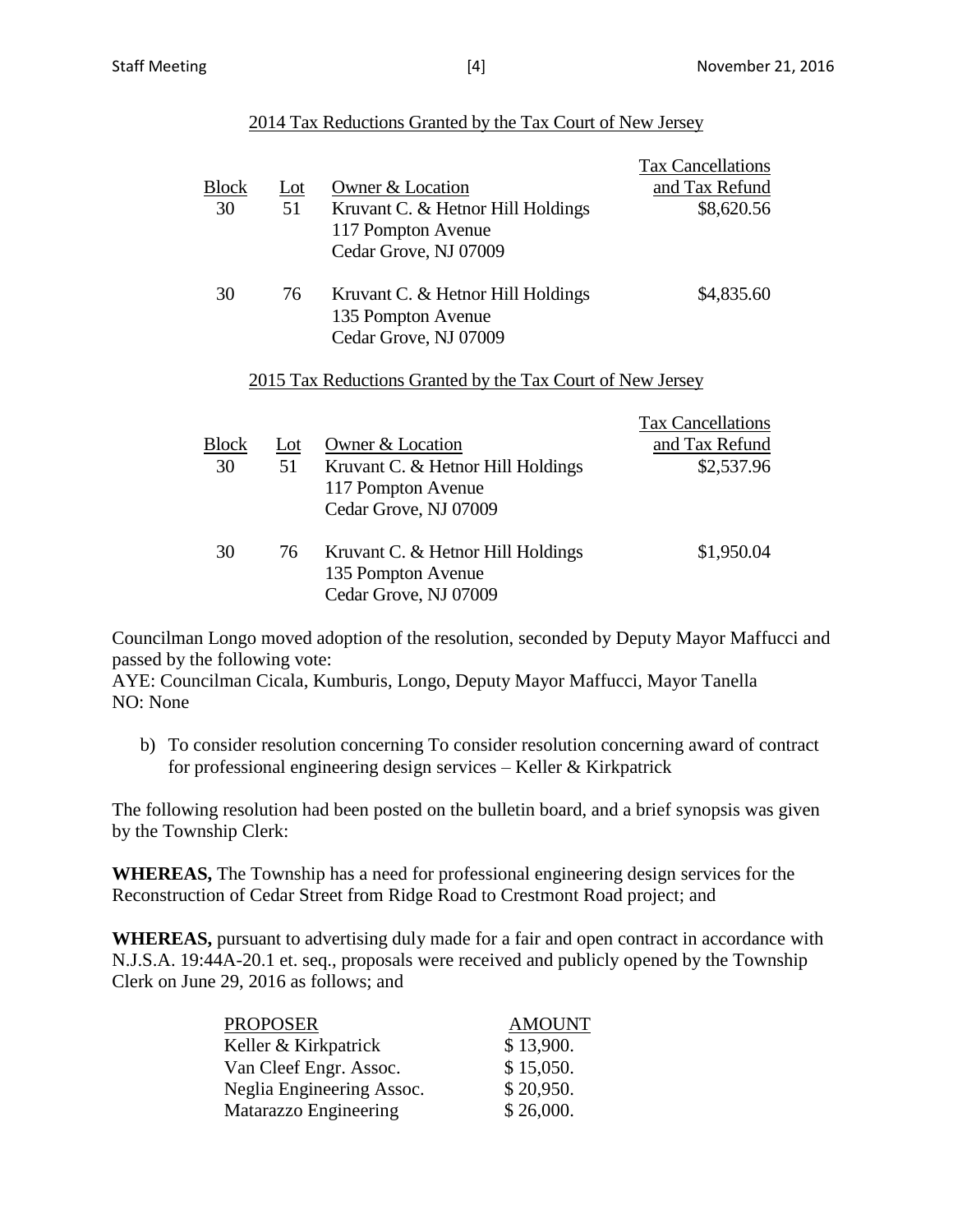**WHEREAS,** the Municipal Engineer has recommended that a contract for the above referenced professional services be awarded to Keller & Kirkpatrick; and

**WHEREAS,** funds are now available for this purpose in 2016 Municipal Budget – Improvements to Cedar Street.

**NOW, BE IT RESOLVED** by the Township Council of the Township of Cedar Grove, Essex County, New Jersey, as follows:

- 1. The Township manager is hereby authorized and directed to execute an agreement with Keller & Kirkpatrick of Morris Plains, NJ, for an amount not to exceed \$13,900.00 in accordance with the proposal dated June 29, 2016
- 2. This agreement is awarded as a "Professional Service" in accordance with N.J.S.A. 40A:11-5(1)(a) of the Local Public Contracts Law because of the technical of the professional services required for this project; and
- 3. A notice of this agreement shall be published in the Verona-Cedar Grove Times as required by law.

Councilman Cicala moved adoption of the resolution, seconded by Councilman Kumburis, and passed by the following vote:

AYE: Councilman Cicala, Kumburis, Longo, Deputy Mayor Maffucci, Mayor Tanella NO: None

c) To consider resolution concerning purchase through Stat Contract

The following resolution had been posted on the bulletin board, and a brief synopsis was given by the Township Clerk:

**WHEREAS,** the Township of Cedar Grove has availed itself of the right to purchase a utility truck, cab and chassis entered into on behalf of the State of New Jersey by the Division of Purchase and Property in the Department of Treasury pursuant to N.J.S.A. 40A:11-12; and

**WHEREAS,** it is desirable from time to time to purchase a utility truck, cab and chassis under contracts entered into on behalf of the State by the said Division without the necessity of advertising for bids, or in cases where no bids have been received; and

**WHEREAS,** it is desirable to purchase a utility truck, cab and chassis under such contracts enter into on behalf of the State of New Jersey by said Division during the year 2016;

**WHEREAS,** funds for the purchase of a utility truck, cab and chassis are available in Bond Ordinance No.16-795.

**NOW, THEREFORE, BE IT RESOLVED**, by the Township Council of the Township of Cedar Grove, that the purchase a utility truck, cab and chassis be awarded to Hertrich Fleet Services Inc., through State Contract No. A88759.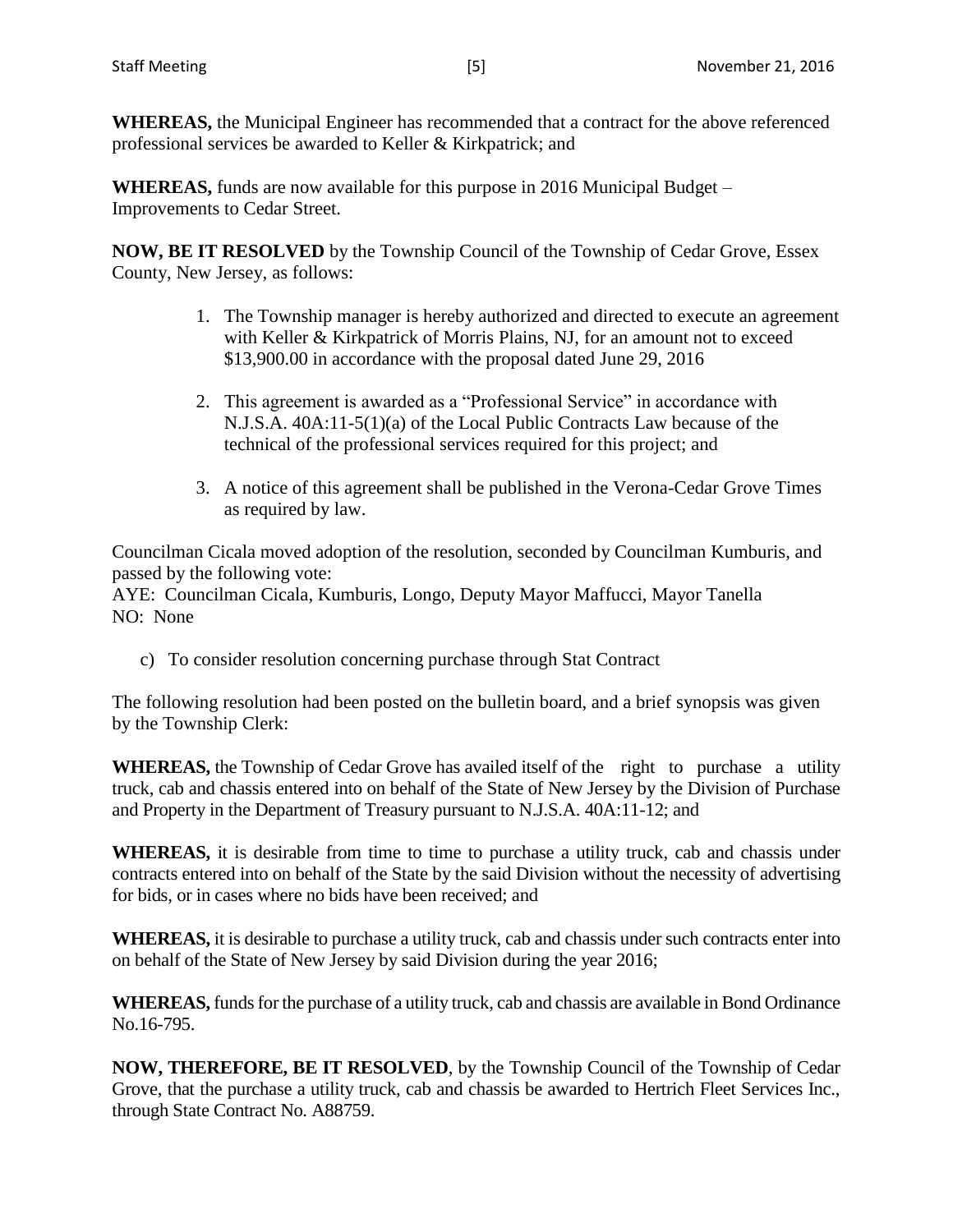Deputy Mayor Maffucci moved adoption of the resolution, seconded by Councilman Cicala, and passed by the following vote:

AYE: Councilman Kumburis, Longo, Maffucci, Deputy Mayor Tanella, Mayor Chiusolo NO: None

d) To consider resolution concerning cancellation of water/sewer penalties

The following resolution had been posted on the bulletin board, and a brief synopsis was given by the Township Clerk:

**WHEREAS,** it has been determined upon investigation of the Township Manger that the water and sewer penalties assessed to the accounts listed herein should be cancelled:

| Name & Address            | <b>Water Penalties</b> | <b>Sewer Penalties</b> | <b>Total Cancelled</b> |
|---------------------------|------------------------|------------------------|------------------------|
| <b>Juan Carlos Aviles</b> |                        |                        |                        |
| 55 Old Orchard Court      |                        |                        |                        |
| Cedar Grove, NJ 07009     |                        |                        |                        |
| Acct. No. 2-2502700       | \$53.65                | \$37.92                | \$91.57                |
| Acct. No. 2-2502701       |                        |                        |                        |

**NOW, THEREFORE, BE IT RESOLVED**, by the Township Council of the Township of Cedar Grove that the Chief Financial Officer is hereby authorized to cancel the water and sewer penalties for the above accounts.

Councilman Cicala moved adoption of the resolution, seconded by Councilman Kumburis, and passed by the following vote:

AYE: Councilman Cicala, Kumburis, Longo, Deputy Mayor Maffucci, Mayor Tanella NO: None

e) To consider resolution concerning approval of raffle application – Wayne Council of PTO's

The following resolution had been posted on the bulletin board, and a brief synopsis was given by the Township Clerk:

**WHEREAS** an application for a raffle license has been received from:

| APPLICANT              | EVENT, DATE, TIME, AND PLACE             |
|------------------------|------------------------------------------|
| Wayne Council of PTO's | On-Premise 50/50 Raffle to be held       |
| 50 Nellis Drive        | March 15, 2017 at $5:00 - 10:00$ p.m.    |
| Wayne NJ 07470         | at 691 Pompton Ave. Cedar Grove NJ 07009 |

**WHEREAS** the fee has been paid, the application has been reviewed by the Township Clerk and found acceptable;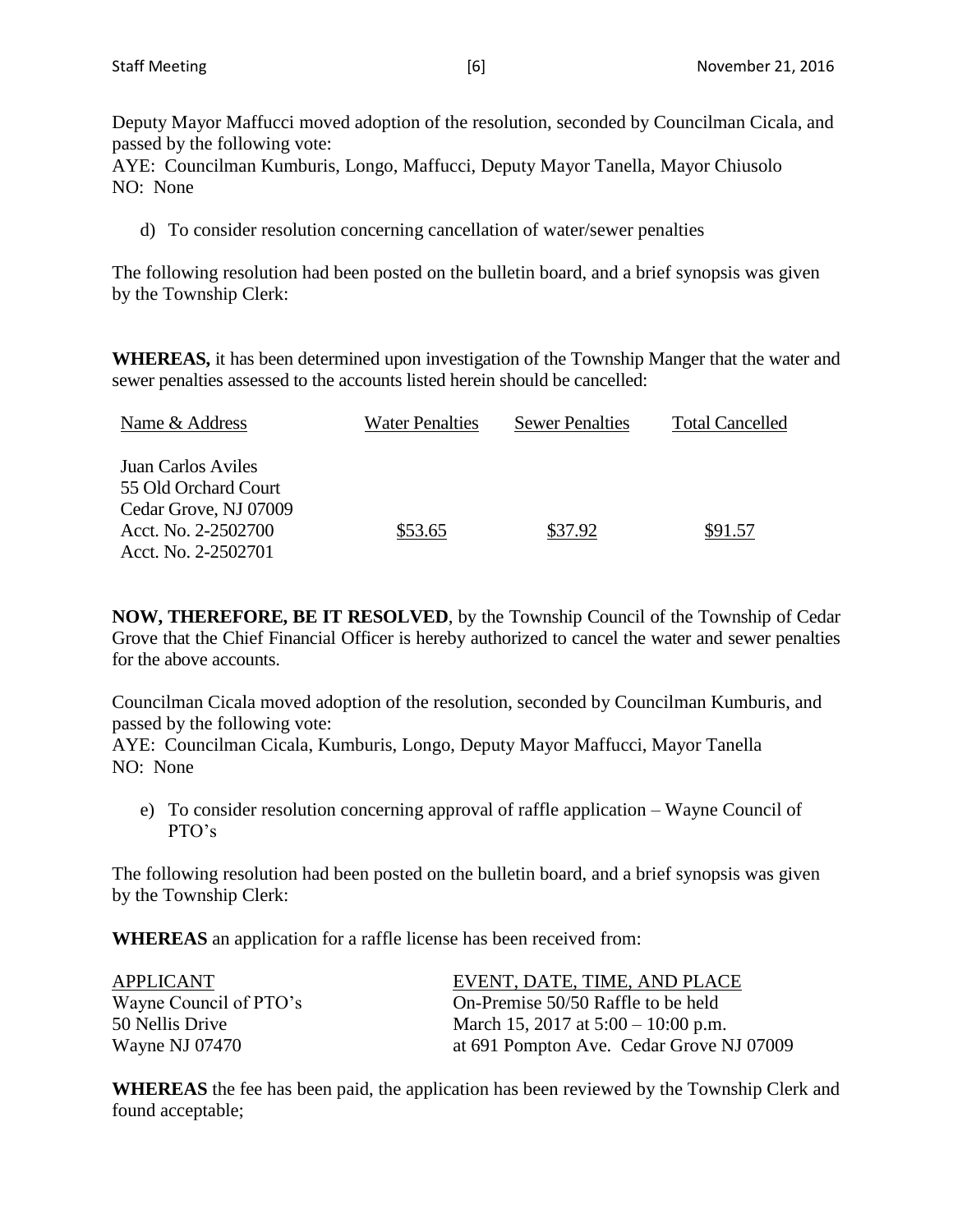**NOW THEREFORE BE IT RESOLVED** by the Township Council of the Township of Cedar Grove that it does hereby approve said application.

Deputy Mayor Maffucci moved adoption of the resolution, seconded by Councilman Cicala, and passed by the following vote:

AYE: Councilman Cicala, Kumburis, Longo, Deputy Mayor Maffucci, Mayor Tanella NO: None

f) To consider resolution concerning appointment of Class I Planning Board member

The following resolution had been posted on the bulletin board, and a brief synopsis was given by the Township Clerk:

**BE IT RESOLVED** by the Township Council of the Township of Cedar Grove, Essex County, New Jersey that Peter Tanella is hereby appointed as the Council Class I Member to the Planning Board of Cedar Grove effective immediately and terminating July 1, 2017.

Deputy Mayor Maffucci moved adoption of the resolution, seconded by Councilman Kumburis, and passed by the following vote:

AYE: Councilman Cicala, Kumburis, Longo, Deputy Mayor Maffucci, Mayor Tanella NO: None

g) To consider resolution concerning assessment of liens

The following resolution had been posted on the bulletin board, and a brief synopsis was given by the Township Clerk:

**BE IT RESOLVED**, by the Township Council of the Township of Cedar Grove, Essex County, New Jersey, that having found costs set forth below to be correct pursuant to Section 100-8 of the Code of the Township of Cedar Grove such costs are hereby assessed against the properties listed below and shall constitute a lien upon said lands, which shall be added to and become and form a part of the taxes next to be assessed and levied upon said lands.

|       |     |                                           | <b>Property Maintenance</b> |
|-------|-----|-------------------------------------------|-----------------------------|
| Block | Lot | <b>Property Owner/Location</b>            | <b>Costs Assessed</b>       |
| 180   | 106 | Kevin & Jennifer Satter                   | \$373.75                    |
|       |     | 456 Fairview Avenue                       |                             |
|       |     | Cedar Grove, NJ 07009                     |                             |
| 140   | 362 | John & Dorothy Szesze<br>192 Cedar Street | \$1,138.50                  |
|       |     | Cedar Grove, NJ 07009                     |                             |

Councilman Cicala moved adoption of the resolution, seconded by Councilman Longo, and passed by the following vote:

AYE: Councilman Cicala, Kumburis, Longo, Deputy Mayor Maffucci, Mayor Tanella NO: None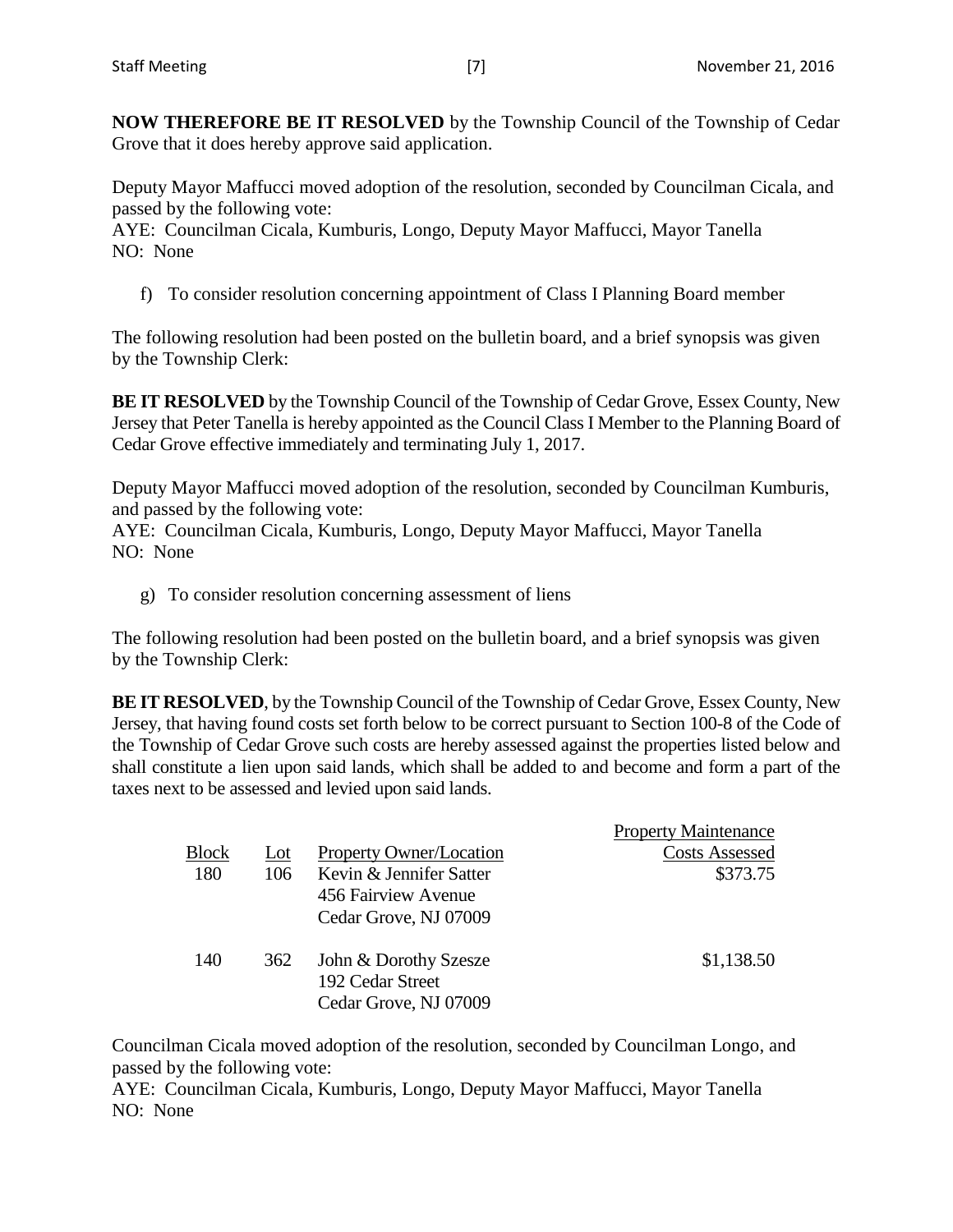h) To consider resolution concerning cancellation of tax overpayments

The following resolution had been posted on the bulletin board, and a brief synopsis was given by the Township Clerk:

**WHEREAS,** the following tax overpayments appear on the Tax Collector's tax overpayment list: and

**WHEREAS,** the Tax Collector has determined that actions are required to cancel the following Tax overpayments from the records of the Township of Cedar Grove; **NOW, THEREFORE, BE IT RESOLVED** by the Township Council of the Township of Cedar Grove that the following tax overpayments be cancelled.

| <b>BLOCK</b> | <b>LOT</b> | <b>ADDRESS</b>          | <b>AMOUNT</b> |
|--------------|------------|-------------------------|---------------|
| 41           | 17         | 15 Bradford Way         | .10           |
| 65           | 21         | 310 Pompton Avenue      | .32           |
| 80           | 1.01       | <b>Fairview Avenue</b>  | 9.81          |
| 104          | 24         | 26 Winding Way          | 27.00         |
| 146          | 7          | 11 Tiffany Court        | 9.00          |
| 150          | 99         | 24 Cedar Street         | 1.13          |
| 191          | 72.03      | 13 Mawal Drive          | .91           |
| 210          | 42         | <b>Peckmantown Road</b> | 10.00         |
| 223          | 42         | 464 Ridge Road          | 12.44         |
| 261          | 51 Co057   | 22 Glen Rock Road       | .10           |
| 303          | 26         | 63 Anderson Parkway     | .10           |
| 306          |            | 103 Lopez Road          | .30           |
| 311          | 5          | 20 Fredrick Court       | .22           |
| 341          |            | Pompton Avenue          | .01           |
| 350          | 14         | 110 East Lindsley Road  | .63           |
|              |            | Total                   | \$72.07       |

## **Township of Cedar Grove Schedule of Tax Overpayments \$50.00 and Under**

Councilman Longo moved adoption of the resolution, seconded by Councilman Cicala, and passed by the following vote:

AYE: Councilman Cicala, Kumburis, Longo, Deputy Mayor Maffucci, Mayor Tanella NO: None

i) To consider resolution concerning cancellation of outstanding checks

The following resolution had been posted on the bulletin board, and a brief synopsis was given by the Township Clerk:

WHEREAS, the Current Fund and Payroll account reconciliations reflect the following stale dated outstanding checks: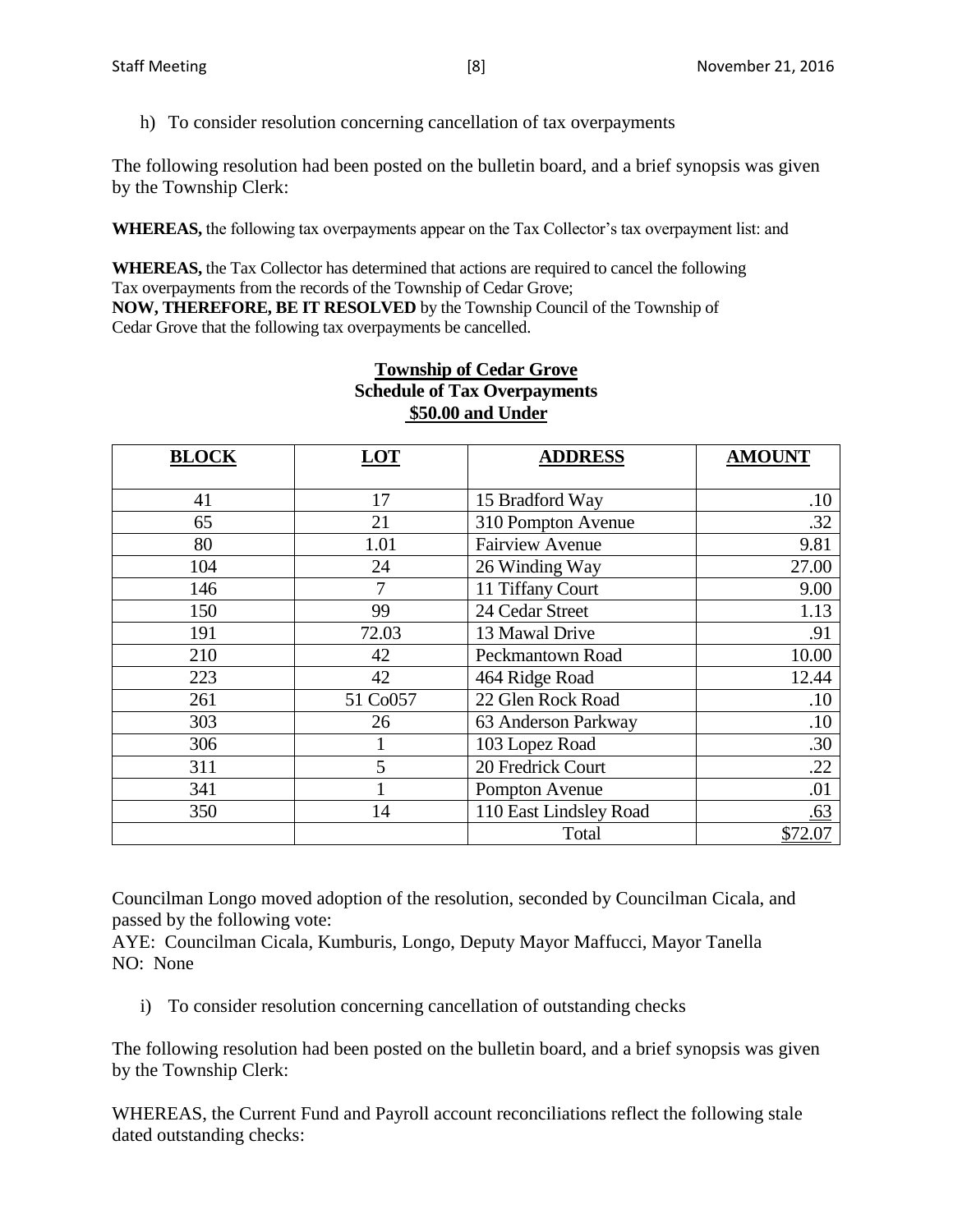|                     | <b>CURRENT FUND</b> |              |
|---------------------|---------------------|--------------|
| <b>Check Number</b> | Date                | Amount       |
| 54104               | $4 - 6 - 15$        | \$<br>104.04 |
| 54173               | $4 - 6 - 15$        | 25.70        |
| 54458               | $5 - 4 - 15$        | 45.35        |
| 54496               | $5 - 18 - 15$       | 24.20        |
| 55558               | $10-19-15$          | 629.40       |
| 55787               | $11 - 2 - 15$       | 106.72       |
| 56188               | $12 - 21 - 15$      | 24.20        |
| 56205               | $12 - 21 - 15$      | 10.00        |
| 56290               | $12 - 21 - 15$      | 10.00        |
|                     |                     | \$979.61     |
|                     | PAYROLL ACCOUNT     |              |
| <b>Check Number</b> | Date                | Amount       |
| 9434                | $6 - 10 - 15$       | \$90.80      |
| 9596                | $7 - 8 - 15$        | 70.46        |
| 9721                | $7 - 22 - 15$       | 534.74       |
| 9816                | 7-22-15             | 770.66       |
| 9932                | $8 - 5 - 15$        | 62.45        |

# \$3,162.19 NOW, THEREFORE, BE IT RESOLVED by the Township Council of the Township of Cedar

 8-5-15 402.41 8-5-15 340.03 8-19-15 288.82 8-19-15 261.50 10181 9-2-15 131.75 9-16-15 35.13 12-31-15 173.44

Grove, that the above listed checks are hereby voided and cancelled.

Deputy Mayor Maffucci moved adoption of the resolution, seconded by Councilman Kumburis, and passed by the following vote:

AYE: Councilman Cicala, Kumburis, Longo, Deputy Mayor Maffucci, Mayor Tanella NO: None

## **10. APPROVAL OF BILLS**

The Bill Resolution was read by title and amount as follows:

BE IT RESOLVED by the Township Council of the Township of Cedar Grove, County of Essex, New Jersey, that the attached summary of bills having been duly audited and found correct be and they are thereby ordered paid and that warrants be drawn on the Treasurer in the aggregate amount of \$ 2,536,328.55.

Deputy Mayor Maffucci moved adoption of the resolution, seconded by Councilman Kumburis, and passed by the following vote: